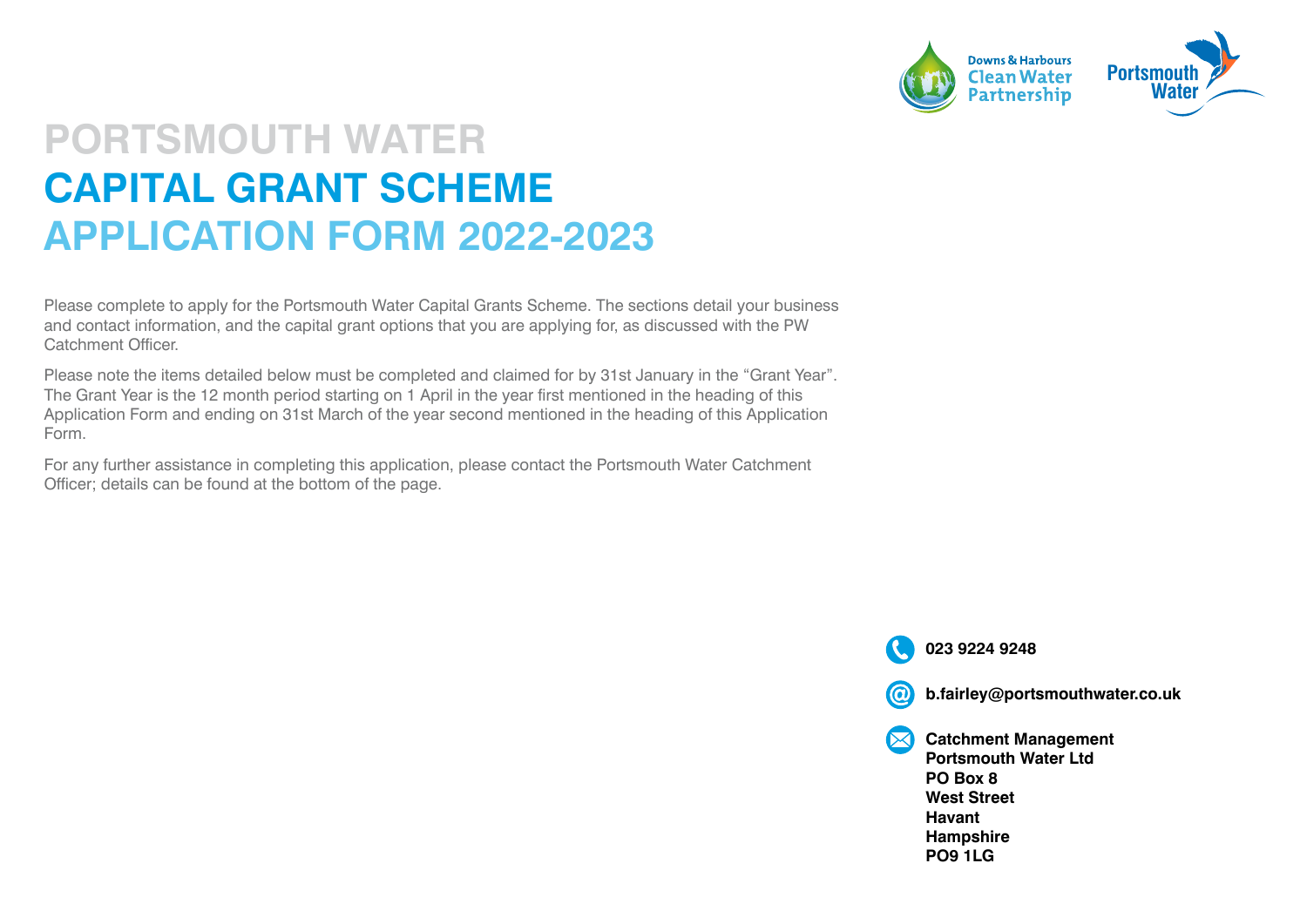#### **SECTION 1 HOLDING/BUSINESS DETAILS**

APPLICANT'S NAME:

BUSINESS NAME:

BUSINESS ADDRESS:

POSTCODE:

CONTACT NUMBER:

ALTERNATIVE CONTACT NUMBER:

EMAIL ADDRESS:

COUNTY PARISH HOLDING (CPH) NUMBER:

Any data provided will be processed in accordance with the Data Protection Act 2018. For more information, please see the 'Data Protection' section of the Capital Grant Scheme Booklet.

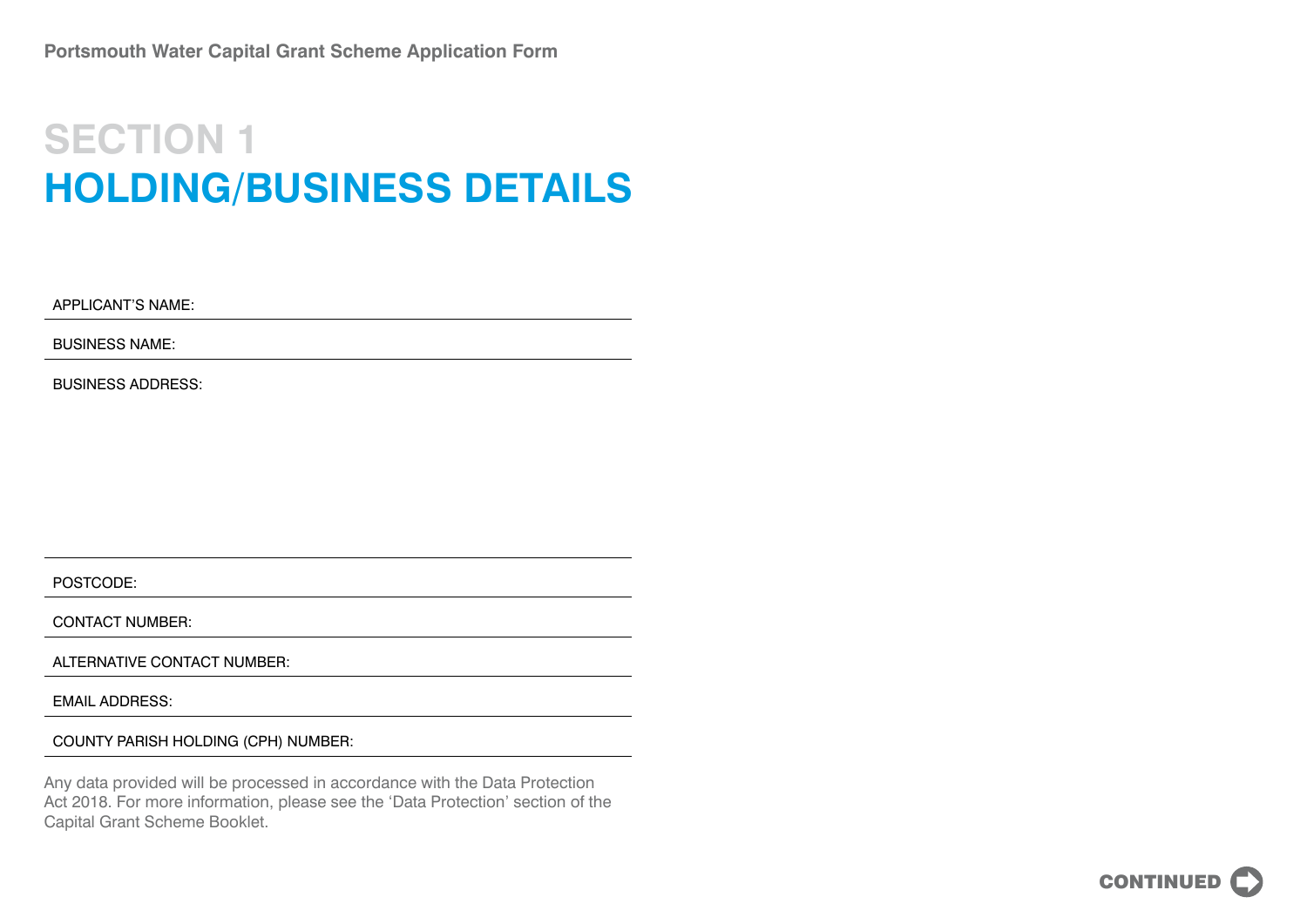# **SECTION 2 CAPITAL GRANT SCHEME OPTIONS**

| <b>OPTION CODE AND GRANT OPTION ITEM PROPOSED</b> |                                                                                                            | <b>COST</b>                                            | <b>QUANTITY</b> | <b>TOTAL VALUE (£)</b> |
|---------------------------------------------------|------------------------------------------------------------------------------------------------------------|--------------------------------------------------------|-----------------|------------------------|
| A                                                 | <b>OPTIONS TO MANAGE CLEAN AND DIRTY WATER IN THE YARD</b>                                                 |                                                        |                 |                        |
|                                                   | Yard - Underground drainage pipework                                                                       | £5.50/m                                                |                 |                        |
| $\overline{2}$                                    | Yard - Inspection pit                                                                                      | £200/unit                                              |                 |                        |
| 3                                                 | Concrete yard renewal (to separate clean and dirty water)                                                  | £27.14/m <sup>2</sup>                                  |                 |                        |
| $\overline{4}$                                    | Rainwater goods                                                                                            | £11.40/m <sup>2</sup>                                  |                 |                        |
| 5                                                 | Rainwater harvesting - underground tanks                                                                   | £350/m <sup>3</sup>                                    |                 |                        |
| 6                                                 | Rainwater harvesting - above ground tanks                                                                  | £100/ $m3$                                             |                 |                        |
| $\overline{7}$                                    | First flush diverters/downpipe filters                                                                     | £125/unit                                              |                 |                        |
| 8                                                 | Roofing of yard areas<br>(sprayer washdown/manure storage/livestock gathering/slurry stores/silage stores) | up to 50% of costs as agreed<br>with Catchment Officer |                 |                        |
| 9                                                 | Floating covers for slurry stores/lagoons                                                                  | £5.60/ $m^2$                                           |                 |                        |
| в                                                 | <b>OPTIONS FOR PESTICIDE HANDLING</b>                                                                      |                                                        |                 |                        |
| 10                                                | Lined bio-bed plus pesticide filling and washdown area                                                     | £5,250                                                 |                 |                        |
| 11                                                | Lined bio-bed with existing filling and washdown area                                                      | £3,375                                                 |                 |                        |
| 12                                                | <b>Biofilters</b>                                                                                          | £1,485/unit                                            |                 |                        |
| 13                                                | Pesticide filling area                                                                                     | £1,875/unit                                            |                 |                        |

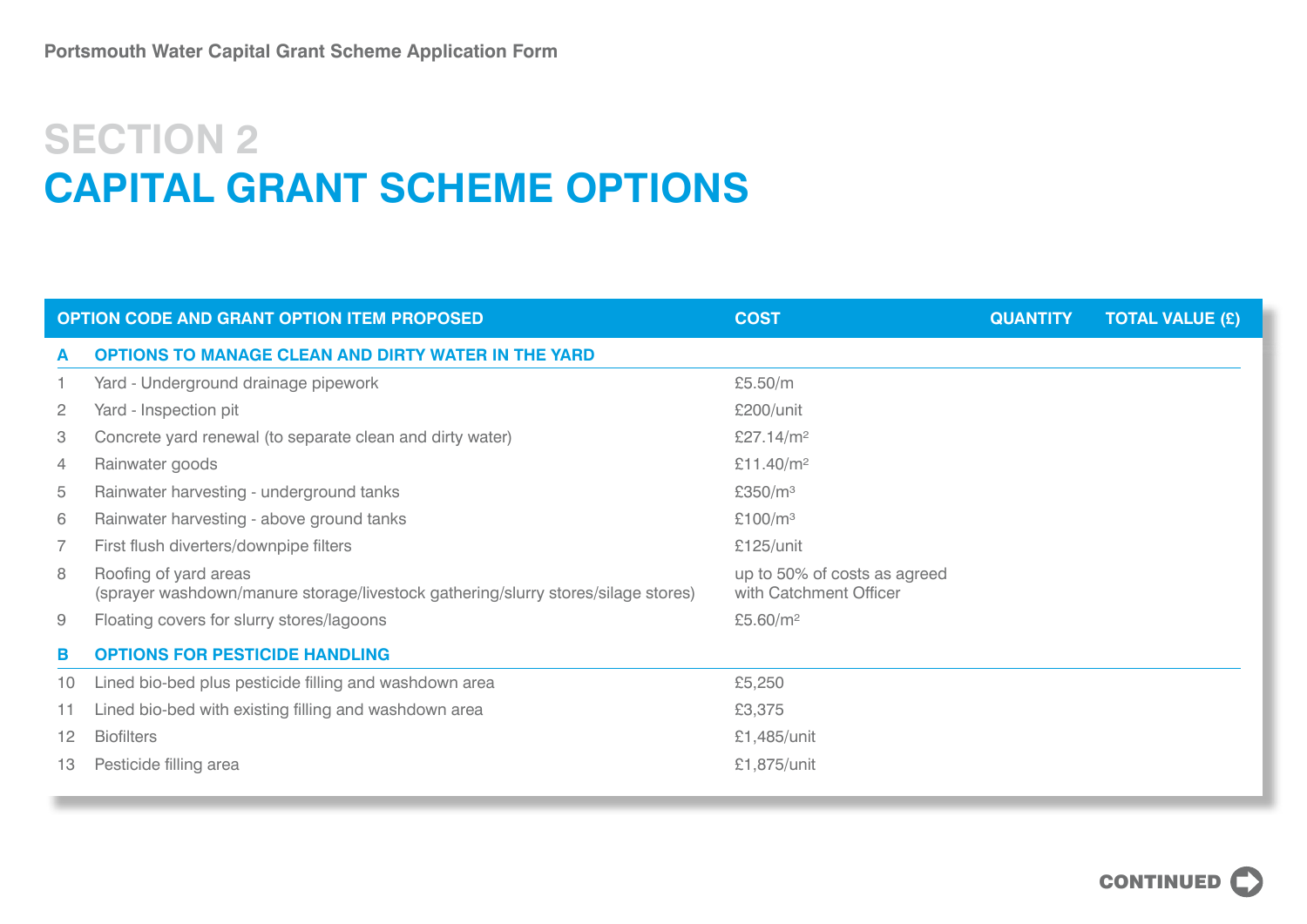| <b>OPTION CODE AND GRANT OPTION ITEM PROPOSED</b> |                                                                                                                    | <b>COST</b>                      | <b>QUANTITY</b> | <b>TOTAL VALUE (£)</b> |  |  |
|---------------------------------------------------|--------------------------------------------------------------------------------------------------------------------|----------------------------------|-----------------|------------------------|--|--|
| C                                                 | <b>OPTIONS FOR MANAGEMENT OF TRACKS AND TO MINIMISE POACHING</b>                                                   |                                  |                 |                        |  |  |
| 14                                                | Livestock and machinery hardcore tracks                                                                            | £40/m                            |                 |                        |  |  |
| 15                                                | Cross drains in or on farm tracks                                                                                  | £294/unit                        |                 |                        |  |  |
| 16                                                | Resurfacing of gateways to prevent poaching                                                                        | £110/unit                        |                 |                        |  |  |
| D                                                 | <b>OPTIONS FOR IN-FIELD WATER MANAGEMENT</b>                                                                       |                                  |                 |                        |  |  |
| 17                                                | Piped culverts in ditches                                                                                          | £340/unit                        |                 |                        |  |  |
| 18                                                | Sediment ponds and traps                                                                                           | £10/m <sup>2</sup>               |                 |                        |  |  |
| 19                                                | Constructed wetlands for treatment of pollution                                                                    | As agreed with Catchment Officer |                 |                        |  |  |
| 20                                                | Swales                                                                                                             | £7.14/m                          |                 |                        |  |  |
| 21                                                | Check dams/ seepage barriers                                                                                       | £90/unit                         |                 |                        |  |  |
| 22                                                | Equipment to disrupt tramlines to prevent run-off                                                                  | £1500/unit                       |                 |                        |  |  |
| Е                                                 | <b>OPTIONS FOR BOUNDARIES, FENCING AND GATEWAYS</b>                                                                |                                  |                 |                        |  |  |
| 23                                                | Hedgerow gapping up to intercept water                                                                             | £9.50/m                          |                 |                        |  |  |
| 24                                                | Hedgerow planting to intercept water                                                                               | £11.50/m                         |                 |                        |  |  |
| 25                                                | Fencing of watercourses, new hedgerows, buffer strips, field corners,<br>wet field areas and tracks: sheep fencing | £4.00/m                          |                 |                        |  |  |
| 26                                                | Fencing: post and wire                                                                                             | £2.50/m                          |                 |                        |  |  |
| 27                                                | Electric fencing for seasonal exclusion of watercourses                                                            | As agreed with Catchment Officer |                 |                        |  |  |
| 28                                                | Gateway relocation                                                                                                 | £340/unit                        |                 |                        |  |  |
| F                                                 | <b>OPTIONS FOR WATER PROVISION TO PREVENT DIRECT ACCESS TO WATERCOURSES</b>                                        |                                  |                 |                        |  |  |
| 29                                                | Livestock drinking bays                                                                                            | £254/unit                        |                 |                        |  |  |
| 30                                                | Livestock troughs                                                                                                  | £110/unit                        |                 |                        |  |  |
| 31                                                | Pipework for livestock troughs                                                                                     | £2.65/m                          |                 |                        |  |  |
| 32                                                | Watercourse crossings                                                                                              | £300/unit                        |                 |                        |  |  |
| G                                                 | <b>OTHER ITEMS</b>                                                                                                 |                                  |                 |                        |  |  |
| 33                                                | Special projects and non-standard items, e.g. precision farming equipment                                          | As agreed with Catchment Officer |                 |                        |  |  |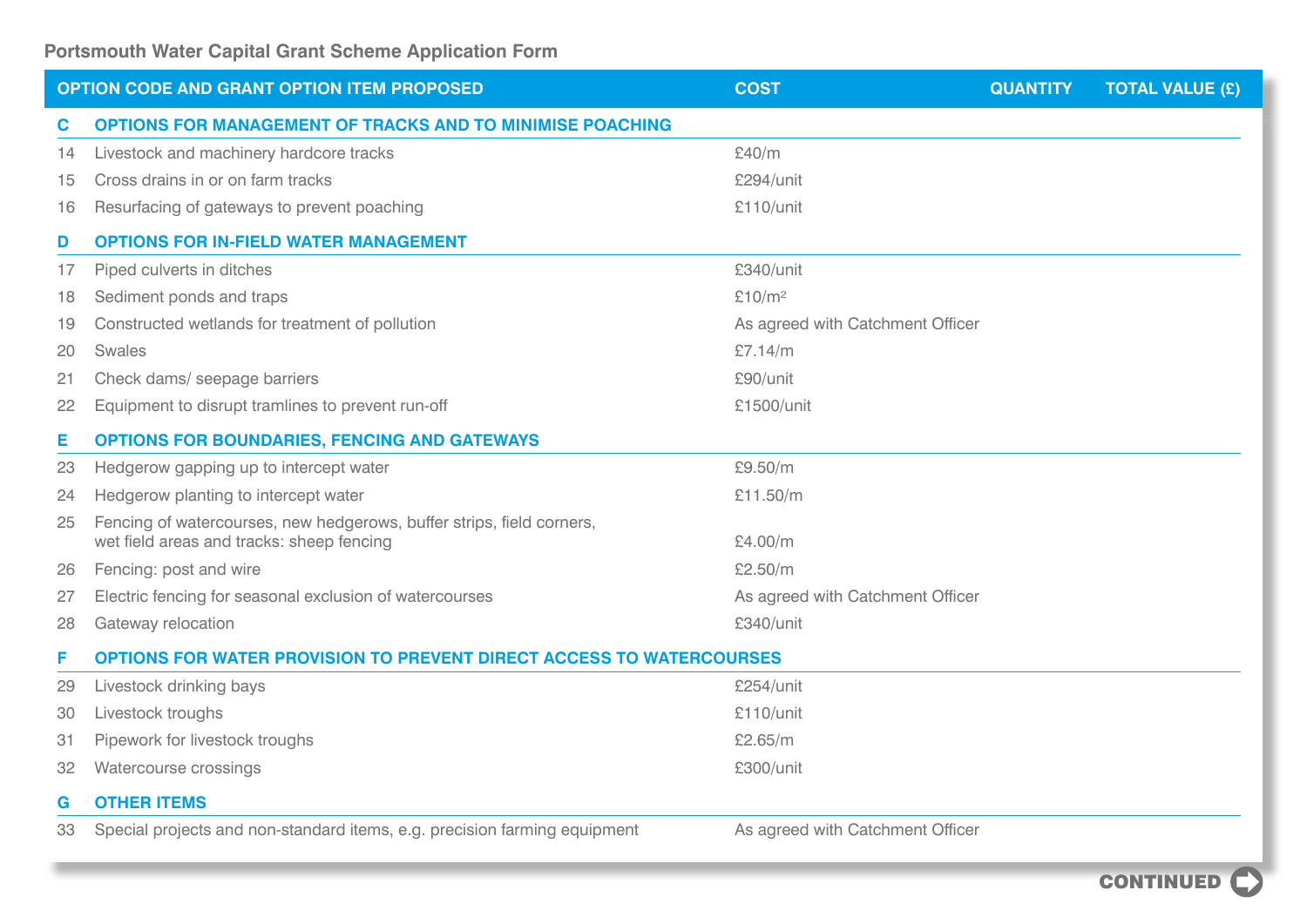### **SECTION 3 LOCATION OF OPTION(S)**

Please attach with this application form a map of the farm/land which your application applies to and mark on the location where the grant item/works is intended.

If this form is being emailed as a pdf, please attach your map/image to this email.

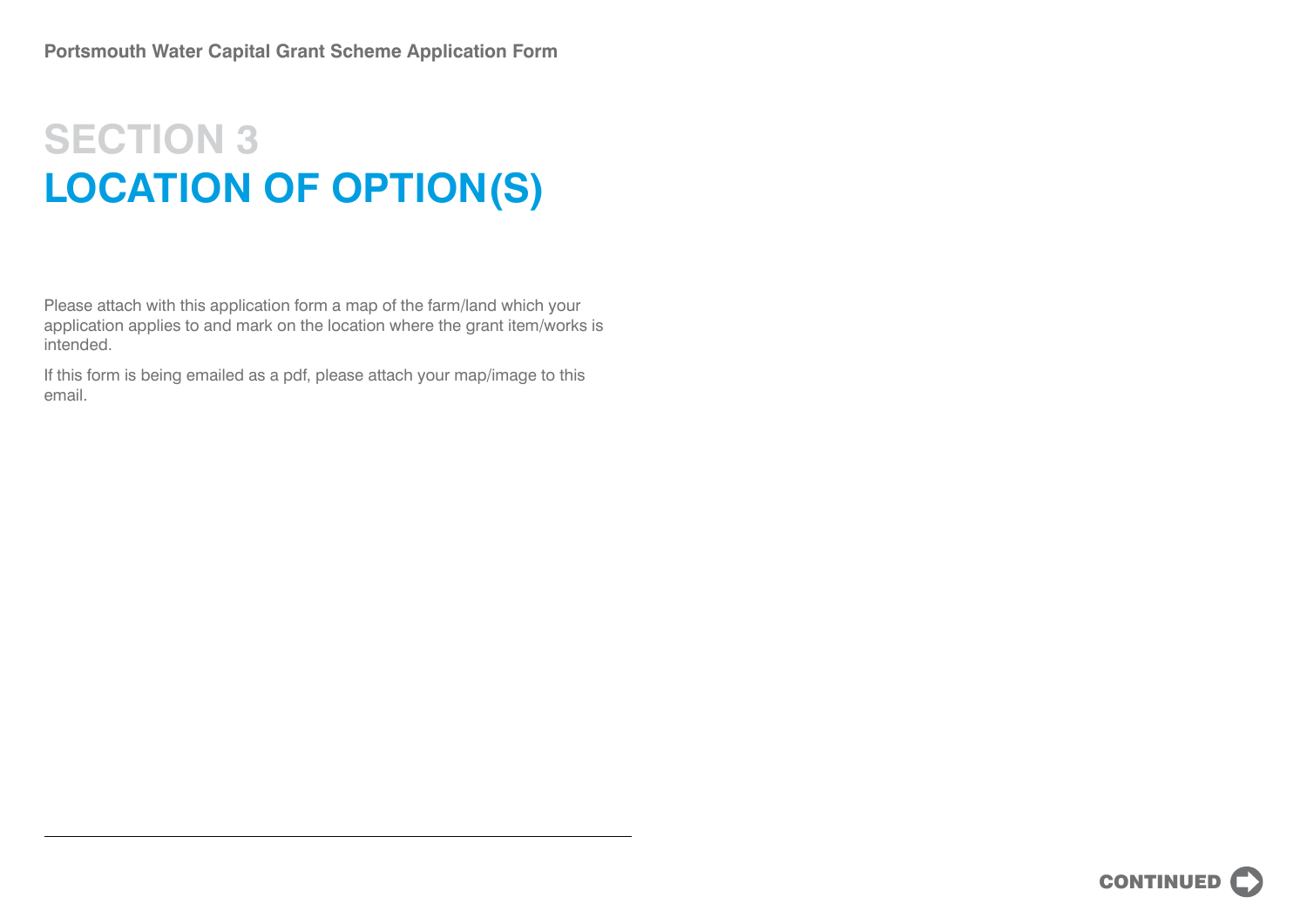# **SECTION 4 DESCRIPTION AND JUSTIFICATION OF 'OTHER ITEMS'**

**Please note this section only applies for Capital Option G applications.**

What is the special project or non-standardised item being applied for under the scheme? Please provide a description of the project or non-standardised item.

How will the project or non-standardised item met the interests of Portsmouth Water (i.e. reducing nitrate and other losses to groundwater)? Please provide supporting literature and/or manufacture manual(s) to support this.